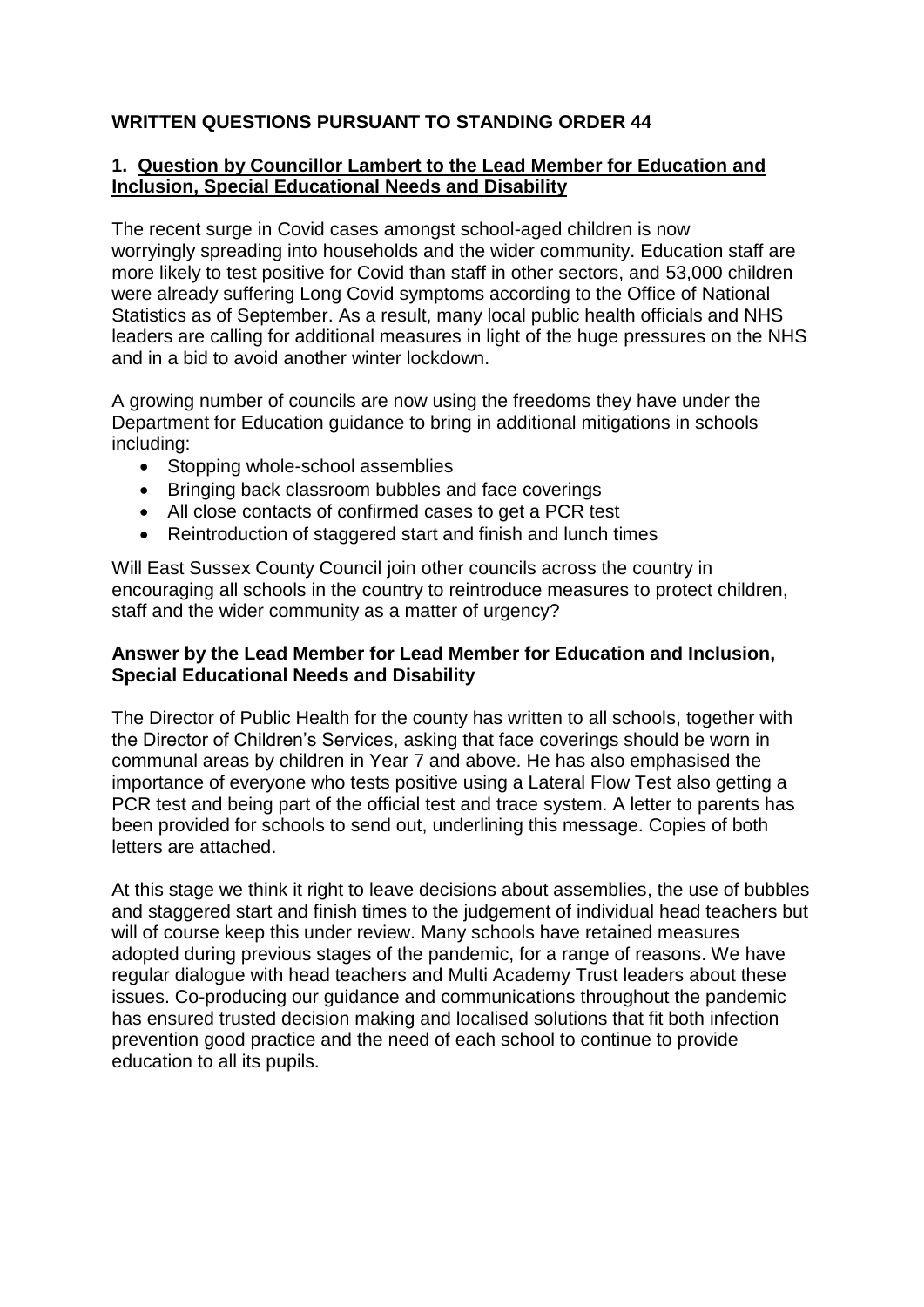## **2. Question by Councillor Georgia Taylor to the Lead Member for Resources and Climate Change**

All councillors received a letter from the CEE Bill campaign, detailing the errors and incorrect information in Members statements and the replacement motion put forward by Councillor Bennett in the Full Council meeting on the 12 October 2021. The letter details how councillors made statements that appeared to suggest they were against their own government's policy and practice – both from the NetZero strategy and from the government's commitment to the Paris Agreement and the government's work with citizen's assemblies. They also quoted from the wrong CE Bill version, and demonstrated a lack of concern for residents of East Sussex and the risks that we face if global heating goes above 1.5 degrees.

Given that Members have misunderstood or are not aware of government policy and action, do you think we should receive additional training for Members, which could include carbon literacy, full understanding of the netzero strategy (and the gaps in ambition), implications of the Glasgow Climate Pact (and its limitations) for local government and the CE Bill?

Are you concerned that a council decision has been taken that is based on so much erroneous information, and what the impact of this might be on democracy and good governance?

# **Answer by the Lead Member for Resources and Climate Change**

I note your view of Members' understanding and knowledge, this is not a view I share. I do however believe we all need to be as informed as we can be on this very important issue, which is why the Cabinet agreed additional funding for corporate climate change work on 9 November which includes £26,500 for delivering carbon literacy training for Members, senior managers and staff. This will begin to be delivered in the new year.

The current corporate climate emergency plan covers 2020-22. As discussed at the Place Scrutiny Committee meeting on 26 November, the Committee may decide to be involved in the update to the corporate climate emergency plan that will need to be completed in 2022. This would provide a cross-party opportunity to discuss the County Council's corporate approach to getting to net zero, ideally following carbon literacy training.

The debate on the Motion at the last Council meeting followed the Lead Member meeting where information, including the CEE Bill, relating to the motion was available. The debate that followed at County Council allows all members to express views or opinions prior to a vote on the Motion before them. Members can decide for themselves whether or not they are persuaded by the contributions put forward by their fellow Councillors during the debate as they decide how to vote. This process is part of the democratic process.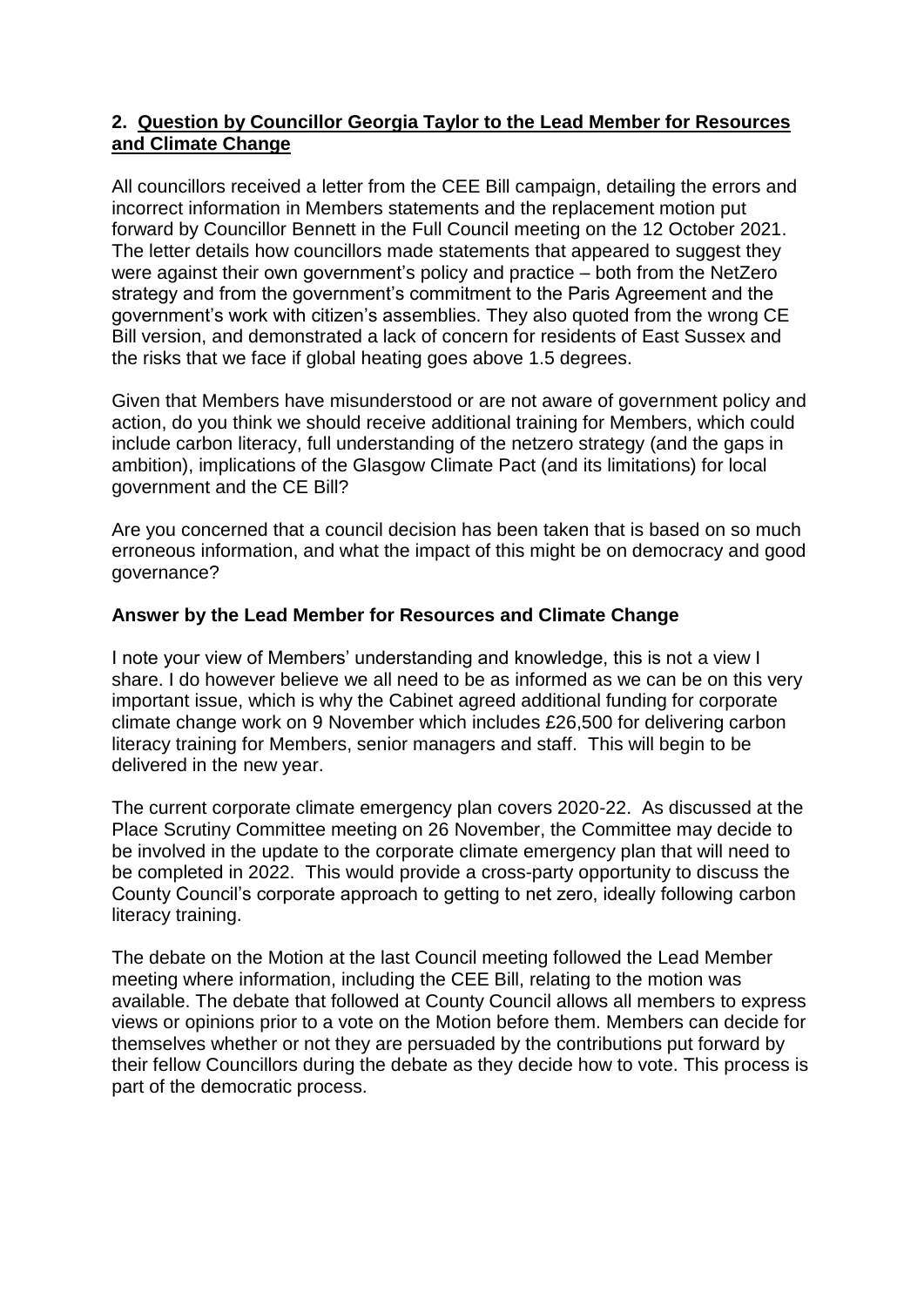### **3. Question by Councillor Georgia Taylor to the Leader and Lead Member for Strategic Management and Economic Development**

Please can you tell us whether Members will be shown the response that has been submitted to the Gatwick Expansion consultation last week, and why this was not made available earlier for Members to review, or at least submitted to Cabinet as has been done in other councils.

## **Answer by the Leader and Lead Member for Strategic Management and Economic Development**

The proposed Northern Runway Proposal plans are considered a Nationally Significant Infrastructure Project (NSIP) and the Airport needs to apply for a Development Consent Order (DCO) to build and operate the scheme. The DCO process is very different to a normal planning application and Gatwick's recent consultation on their proposals are still at the 'pre-application' stage of the process where local authorities are beginning to evaluate the local impacts of the proposed scheme.

The application for the DCO has not yet been submitted to or accepted by the Planning Inspectorate - expected summer 2022. It is not until later in the DCO process, usually near the start of the examination - expected late 2022/early 2023 that a written representation setting out the local authority's view on the application i.e., whether or not it supports the application and its reasons, is required.

The key role of the local authorities at this early stage in the process is to provide technical feedback and a critical analysis of the proposals, the impacts, the assessments and mitigation, so that the applicant can refine their application as much as possible before it is to be submitted to the Planning Inspectorate. Since the technical information included in the consultation is provided by Gatwick Airport it is important to ensure that we, as an authority, are content with how this evidence and modelling work has been collated and assessed.

Officers have been working with the other local planning and transport authorities around the airport to gain a better understanding of the proposal with officer topic working groups, hosted by Gatwick Airport, being held to increase awareness and understanding of key issues related to the Northern Runway proposals. For East Sussex, the topics of most interest are carbon and climate change, transport and surface access, noise, health and wellbeing, economics, employment and housing. In addition, we have sought to combine resources with other local authorities to appoint consultants to provide expert advice to us collectively and separately on the appropriateness of Gatwick's assessments around these topics.

All of this collaborative work with our local authority partners over the last couple of months has helped officers to pull together a robust response providing that technical feedback and critical analysis of the evidence presented by Gatwick Airport, so that the applicant can refine this as much as possible ahead of submission to the Planning Inspectorate. A copy of our response has been made available to Members.